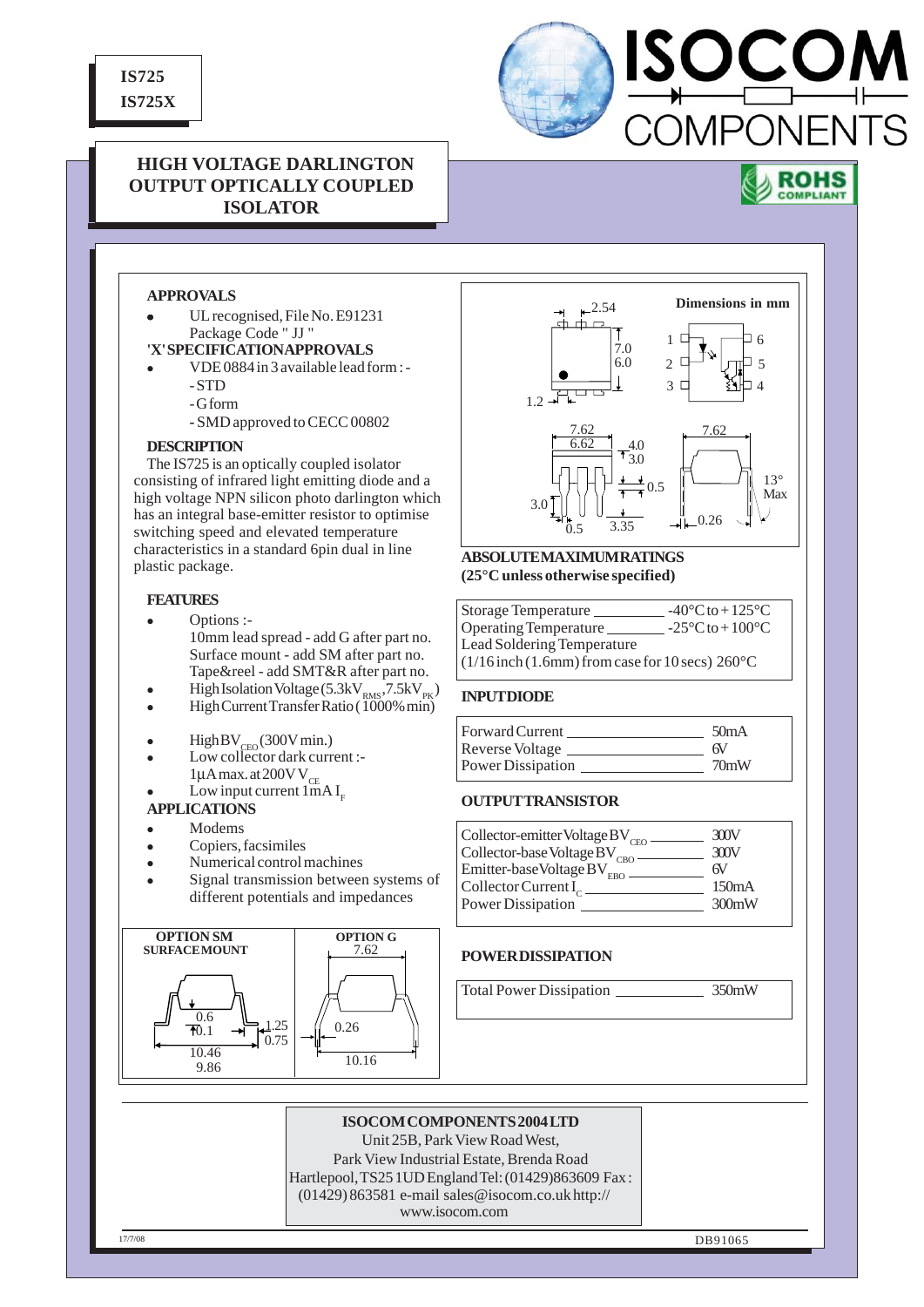|         | <b>PARAMETER</b>                                                                     | <b>MIN</b>          | <b>TYP</b> |            | MAX UNITS                   | <b>TEST CONDITION</b>                                                                        |
|---------|--------------------------------------------------------------------------------------|---------------------|------------|------------|-----------------------------|----------------------------------------------------------------------------------------------|
| Input   | Forward Voltage $(VF)$                                                               |                     | 1.2        | 1.4        | V                           | $IE = 10mA$                                                                                  |
|         | Reverse Current $(I_p)$                                                              |                     |            | 10         | $\mu A$                     | $V_{R} = 4V$                                                                                 |
| Output  | Collector-emitter Breakdown $(BV_{CFO})$                                             | 300                 |            |            | V                           | $I_c = 1mA$                                                                                  |
|         | Collector-base Breakdown ( $BV_{\text{CBO}}$ )                                       | 300                 |            |            | V                           | $I_c = 0.1 \text{mA}$                                                                        |
|         | Emitter-base Breakdown (BV $_{\text{EBO}}$ )                                         | 6                   |            |            | V                           | $IF=0.1mA$                                                                                   |
|         | Collector-emitter Dark Current $(I_{CFO})$                                           |                     |            | 1          | $\mu A$                     | $V_{CF} = 200V$                                                                              |
| Coupled | Current Transfer Ratio (CTR)                                                         | 1000                | 4000       |            | $\%$                        | $1mAI_{F}$ , $2VV_{CF}$                                                                      |
|         | Collector-emitter Saturation Voltage V <sub>CE(SAT)</sub>                            |                     |            | 1.2        | V                           | 20mAI <sub>F</sub> , 100mAI <sub>C</sub>                                                     |
|         | Input to Output Isolation Voltage V <sub>ISO</sub>                                   | 5300                |            |            | $\rm V_{\rm RMS}$           | See note 1                                                                                   |
|         | Input-output Isolation Resistance R <sub>ISO</sub><br>Input-output Capacitance<br>Cf | 7500<br>$5x10^{10}$ |            | 1          | $\rm V_{\rm pK}$<br>Ω<br>pF | See note 1<br>$V_{\text{no}} = 500V$ (note 1)<br>$V=0, f=1MHz$                               |
|         | Cut-off frequency<br>fc                                                              | 1                   |            |            | kHz                         | $V_{cc} = 2V, I_c = 20mA,$                                                                   |
|         | <b>Output Rise Time</b><br>tr<br>Output Fall Time<br>tf                              |                     | 100<br>20  | 300<br>100 | $\mu$ s<br>$\mu$ s          | $R_{\text{L}} = 100\Omega, -3dB$<br>$V_{CE} = 2V, I_C = 20mA,$<br>$R_{\text{r}} = 100\Omega$ |

# **ELECTRICAL CHARACTERISTICS** ( $T_A = 25^\circ$ C Unless otherwise noted )

Note 1 Measured with input leads shorted together and output leads shorted together.<br>Note 2 Special Selections are available on request. Please consult the factory.

Special Selections are available on request. Please consult the factory.

## **FIGURE 1**